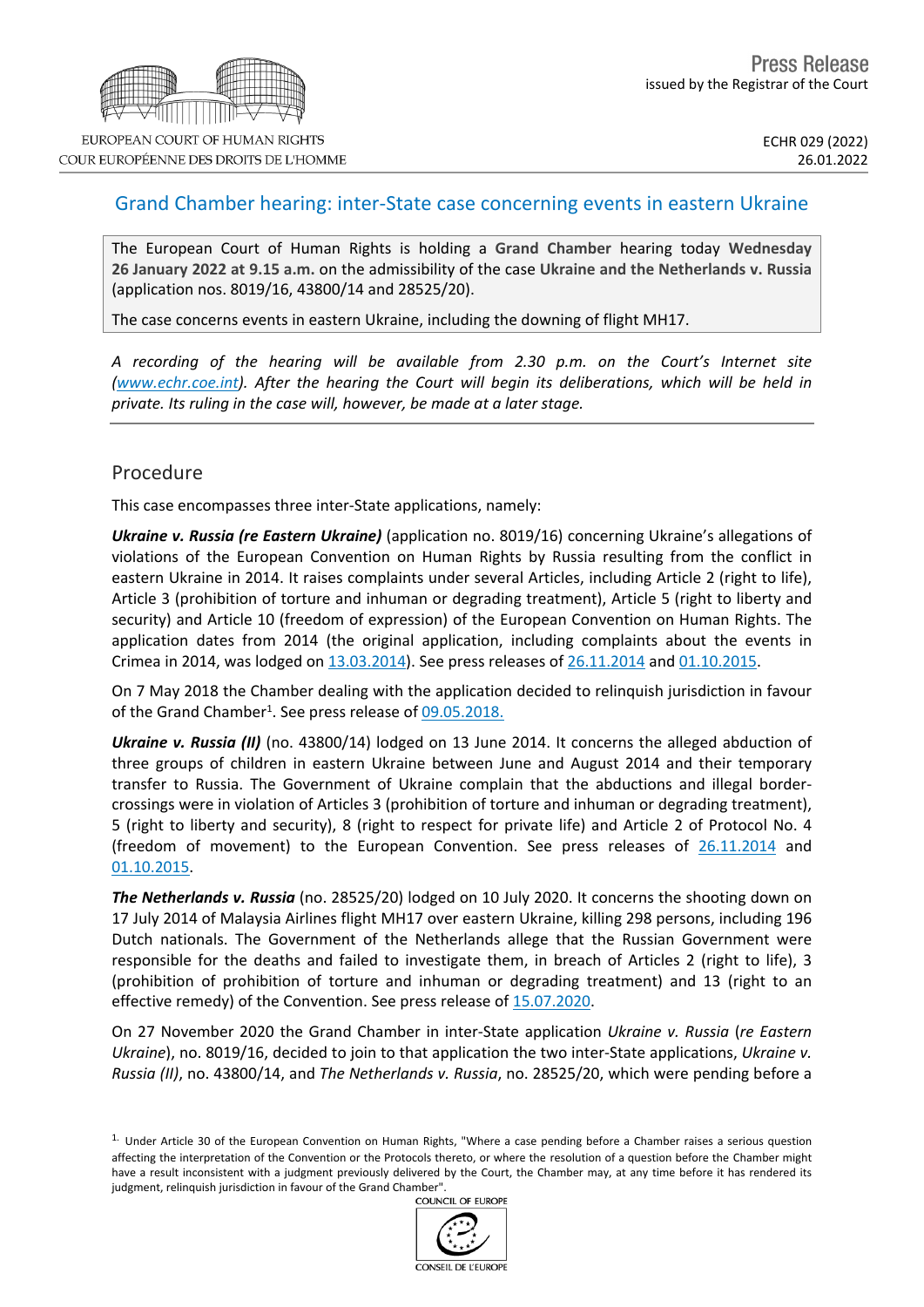Chamber. This decision was taken in accordance with Rules 42 § 1 and 71 § 1 of the Court's Rules of Court in the interests of the efficient administration of justice. See press release of [04.12.2020.](http://hudoc.echr.coe.int/eng-press?i=003-6875827-9221606)

Aside from the joined case, there are currently four other inter-State applications and over 8,500 individual applications pending before the Court concerning the events in Crimea, eastern Ukraine and the Sea of Azov. See press release of [17.12.2018](http://hudoc.echr.coe.int/eng-press?i=003-6282063-8189102) with regard to the Court's processing of the individual applications. Among the individual applications are the cases *Ayley and [Others](http://hudoc.echr.coe.int/eng-press?i=003-6376180-8356050) v. Russia* (no. [25714/16\),](http://hudoc.echr.coe.int/eng-press?i=003-6376180-8356050) *Angline and Others v. Russia* (no. 56328/18) and *Ioppa v. [Ukraine](http://hudoc.echr.coe.int/eng?i=001-165535) and 3 Other [applications](http://hudoc.echr.coe.int/eng?i=001-165535)* (no. 73776/14) lodged by relatives of people who were killed in the MH17 disaster.

For further information, see the  $Q & A$  on [Inter-State](https://echr.coe.int/Documents/Press_Q_A_Inter-State_cases_ENG.pdf) cases.

This hearing, initially scheduled for 24 November 2021, was postponed until 26 January 2022. See the press [release](https://hudoc.echr.coe.int/eng-press?i=003-7181094-9746818) for more information.

# Composition of the Court

The case will be heard by a Grand Chamber, composed as follows:

Robert **Spano** (Iceland), *President*, Jon Fridrik **Kjølbro** (Denmark), Síofra **O'Leary** (Ireland), Yonko **Grozev** (Bulgaria), Georges **Ravarani** (Luxembourg), Marko **Bošnjak** (Slovenia), Ganna **Yudkivska** (Ukraine) Krzysztof **Wojtyczek** (Poland), Faris **Vehabović** (Bosnia and Herzegovina), Iulia Antoanella **Motoc** (Romania), Stéphanie **Mourou-Vikström** (Monaco), Pere **Pastor Vilanova** (Andorra), Tim **Eicke** (the United Kingdom), Lətif **Hüseynov** (Azerbaijan), Jovan **Ilievski** (North Macedonia), Jolien **Schukking** (the Netherlands), Mikhail Lobov (Russian Federation), *judges*, Erik **Wennerström** (Sweden), Anja **Seibert-Fohr** (Germany), Branko **Lubarda** (Serbia), *substitute judges*,

and also Søren **Prebensen**, *Deputy Grand Chamber Registrar.*

## Representatives of the parties

### Government of Ukraine

Denys **Maliuska**, *Minister of Justice of Ukraine acting as Agent before the European Court of Human Rights*,

Valeriia **Kolomiiets**, *Deputy Minister of Justice of Ukraine on European Integration*, Marharyta **Sokorenko**, *Deputy Head of the Office of the agent before the European Court of Human Rights, Head of Department for Representation of the Government in Interstate Cases, Ministry of*

*Justice of Ukraine*,